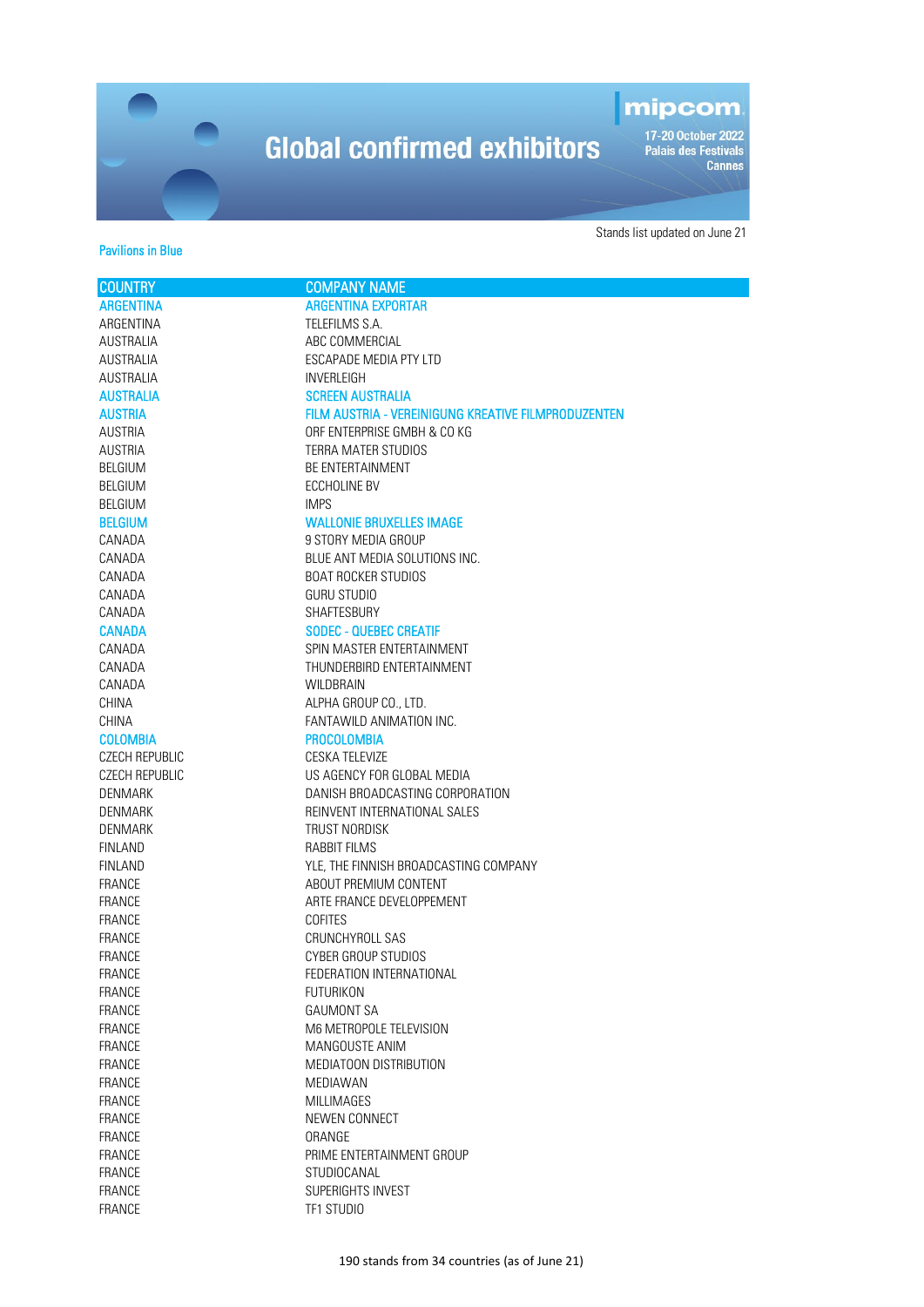### mipcom

-<br>17-20 October 2022<br>Palais des Festivals<br>Cannes

#### Pavilions in Blue

| <b>COUNTRY</b>     | <b>COMPANY NAME</b>                           |
|--------------------|-----------------------------------------------|
| <b>FRANCE</b>      | <b>THEMA</b>                                  |
| FRANCE             | TRACE GLOBAL                                  |
| <b>FRANCE</b>      | <b>UNIFRANCE</b>                              |
| FRANCE             | WEBEDIA                                       |
| FRANCE             | <b>WILD BUNCH</b>                             |
| FRANCE             | XILAM ANIMATION                               |
| GERMANY            | BAVARIA MEDIA GMBH                            |
| GERMANY            | <b>BETA FILM GMBH</b>                         |
| GERMANY            | <b>DEUTSCHE WELLE</b>                         |
| GERMANY            | GLOBAL SCREEN - A TELEPOOL BRAND              |
| GERMANY            | RED ARROW STUDIOS INTERNATIONAL GMBH          |
| GERMANY            | STUDIO HAMBURG ENTERPRISES GMBH               |
| GERMANY            | STUDIO100 MEDIA GMBH                          |
| GERMANY            | ZDF STUDIOS GMBH                              |
| HUNGARY            | NFI WORLD SALES                               |
| <b>INDIA</b>       | <b>SERVICES EXPORT PROMOTION COUNCIL</b>      |
| <b>INDIA</b>       | <b>ZEE ENTERTAINMENT</b>                      |
| <b>IRELAND</b>     | <b>ENTERPRISE IRELAND</b>                     |
| IRELAND            | MONSTER ENTERTAINMENT LTD                     |
| IRELAND            | <b>RTE</b>                                    |
| <b>ISRAEL</b>      | ARMOZA INTERNATIONAL MEDIA LTD                |
| <b>ISRAEL</b>      | DORI MEDIA GROUP                              |
| <b>ITALY</b>       | ATLANTYCA ENTERTAINMENT                       |
| <b>ITALY</b>       | ETS STUDIOS SRL                               |
| <b>ITALY</b>       | MONDO TV SPA                                  |
| <b>ITALY</b>       | RAI COM                                       |
| <b>ITALY</b>       | RAINBOW SPA                                   |
| <b>JAPAN</b>       | <b>FUJI CREATIVE CORPORATION</b>              |
| <b>JAPAN</b>       | FUJI TELEVISION NETWORK                       |
| <b>JAPAN</b>       | NIPPON TELEVISION NETWORK CORPORATION         |
| <b>JAPAN</b>       | TOEI ANIMATION CO., LTD.                      |
| JAPAN              | TV TOKYO (LIVE ACTION)                        |
| <b>MALAYSIA</b>    | MAGIC PICTURE                                 |
| <b>MEXICO</b>      | TV AZTECA                                     |
| MONACO             | DARO FILM DISTRIBUTION SAM                    |
| NETHERLANDS        | METROLOGICAL MEDIA INNOVATIONS                |
| NETHERLANDS        | <b>NETFLIX</b>                                |
| <b>NETHERLANDS</b> | <b>NPO - DUCH CORE PAVILION</b>               |
| NETHERLANDS        | OFF THE FENCE                                 |
| NETHERLANDS        | TALPA                                         |
| NETHERLANDS        | TV ENTERTAINMENT REALITY NETWORK - INSIGHT TV |
| <b>NORWAY</b>      | NRK NORWEGIAN BROADCASTING CORPORATION        |
| POLAND             | TVP POLISH PUBLIC TELEVISION                  |
| SAUDI ARABIA       | NEOM                                          |
| SLOVAKIA           | RADIO AND TELEVISION SLOVAKIA                 |
| SOUTH KOREA        | ASIAN CULTURAL HUB CITY                       |
| SOUTH KOREA        | CJ ENM CO., LTD.                              |
| SOUTH KOREA        | <b>JTBC</b>                                   |
| SOUTH KOREA        | <b>KBS MEDIA</b>                              |
| SOUTH KOREA        | MBC (MUNHWA BROADCASTING CORP)                |
| SOUTH KOREA        | SBS CONTENTS HUB CO., LTD.                    |
|                    |                                               |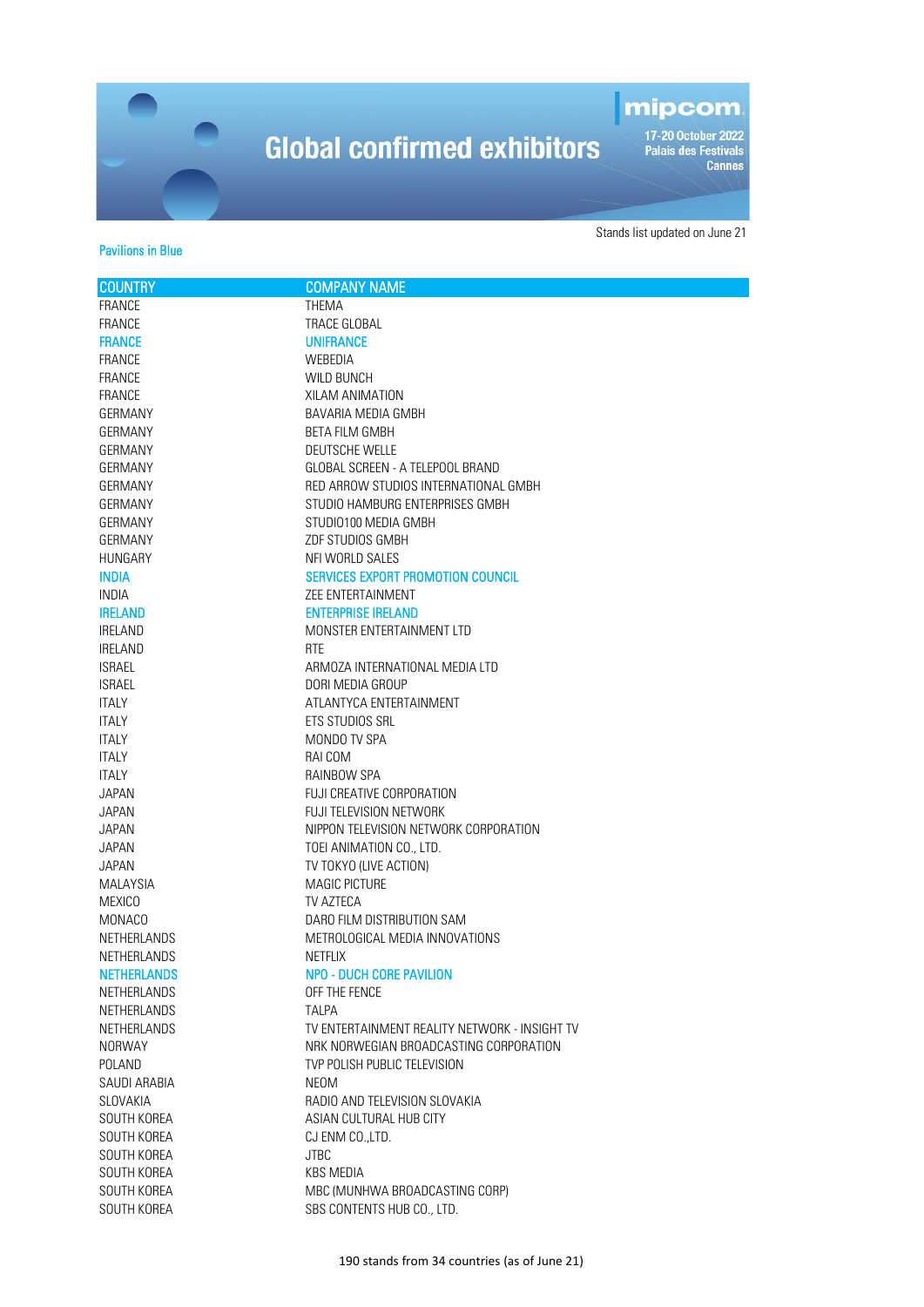### mipcom

-<br>17-20 October 2022<br>Palais des Festivals<br>Cannes

#### Pavilions in Blue

| <b>COUNTRY</b>                   | <b>COMPANY NAME</b>                               |
|----------------------------------|---------------------------------------------------|
| SOUTH KOREA                      | STUDIO LULULALA                                   |
| <b>SPAIN</b>                     | <b>AUDIOVISUAL FROM SPAIN</b>                     |
| <b>SPAIN</b>                     | <b>BASQUE AUDIOVISUAL</b>                         |
| <b>SPAIN</b>                     | <b>CATALAN FILMS</b>                              |
| SPAIN                            | CORPORACIO CATALANA DE MITJANS AUDIOVISUALS, S.A. |
| SPAIN                            | EITB MEDIA, SAU                                   |
| SPAIN                            | MEDIAPRODUCCION S.L.U                             |
| SPAIN                            | MOTION PICTURES ENTERTAINMENT S.L.                |
| SPAIN                            | PLANETA JUNIOR                                    |
| SPAIN                            | <b>RTVE</b>                                       |
| SWEDEN                           | SVT - SVERIGES TELEVISION                         |
| SWITZERLAND                      | SRG-SSR                                           |
| <b>TURKEY</b>                    | ATV                                               |
| <b>TURKEY</b>                    | <b>ECCHO RIGHTS</b>                               |
| TURKEY                           | GLOBAL AGENCY                                     |
| <b>TURKEY</b>                    | <b>ISTANBUL CHAMBER OF COMMERCE</b>               |
| <b>TURKEY</b>                    | KANAL D                                           |
| <b>TURKEY</b>                    | <b>MADD ENTERTAINMENT</b>                         |
| <b>TURKEY</b>                    | SPI/FILMBOX                                       |
| <b>UKRAINE</b>                   | UKRAINIAN NATIONAL STAND                          |
| UNITED KINGDOM                   | <b>3DD PRODUCTION</b>                             |
| UNITED KINGDOM                   | AARDMAN ANIMATIONS                                |
| UNITED KINGDOM                   | ABACUS MEDIA RIGHTS LTD                           |
| UNITED KINGDOM                   | ACAMAR FILMS                                      |
| UNITED KINGDOM                   | ALL3MEDIA INTERNATIONAL                           |
| UNITED KINGDOM                   | <b>AVALON DISTRIBUTION</b>                        |
| UNITED KINGDOM                   | BANIJAY                                           |
| UNITED KINGDOM                   | BEYOND RIGHTS, LTD                                |
| UNITED KINGDOM                   | BOSSANOVA MEDIA                                   |
| UNITED KINGDOM                   | CAKE DISTRIBUTION                                 |
| UNITED KINGDOM                   | CINEFLIX RIGHTS                                   |
| UNITED KINGDOM                   | <b>COUTTS</b>                                     |
| UNITED KINGDOM                   | <b>DCD RIGHTS</b>                                 |
| UNITED KINGDOM                   | DLT ENTERTAINMENT UK LTD                          |
| UNITED KINGDOM                   | EARTH TOUCH                                       |
| UNITED KINGDOM                   | GUINNESS WORLD RECORDS                            |
| UNITED KINGDOM                   | HAT TRICK INTERNATIONAL                           |
| UNITED KINGDOM<br>UNITED KINGDOM | HOHO RIGHTS LTD<br><b>ITV STUDIOS</b>             |
| UNITED KINGDOM                   | JETPACK DISTRIBUTION LTD                          |
| UNITED KINGDOM                   | <b>MATTEL</b>                                     |
| UNITED KINGDOM                   | <b>MERCURY STUDIOS</b>                            |
| UNITED KINGDOM                   | NBCUNIVERSAL INTERNATIONAL                        |
| UNITED KINGDOM                   | ORANGE SMARTY LTD                                 |
| UNITED KINGDOM                   | PASSION DISTRIBUTION                              |
| UNITED KINGDOM                   | POND <sub>5</sub>                                 |
| UNITED KINGDOM                   | RAINMAKER CONTENT LIMITED                         |
| UNITED KINGDOM                   | RAW CUT DISTRIBUTION                              |
| UNITED KINGDOM                   | REGENCY ENTERTAINMENT (UK) LIMITED                |
| UNITED KINGDOM                   | SERIOUS LUNCH LTD                                 |
| UNITED KINGDOM                   | TVF INTERNATIONAL                                 |
|                                  |                                                   |